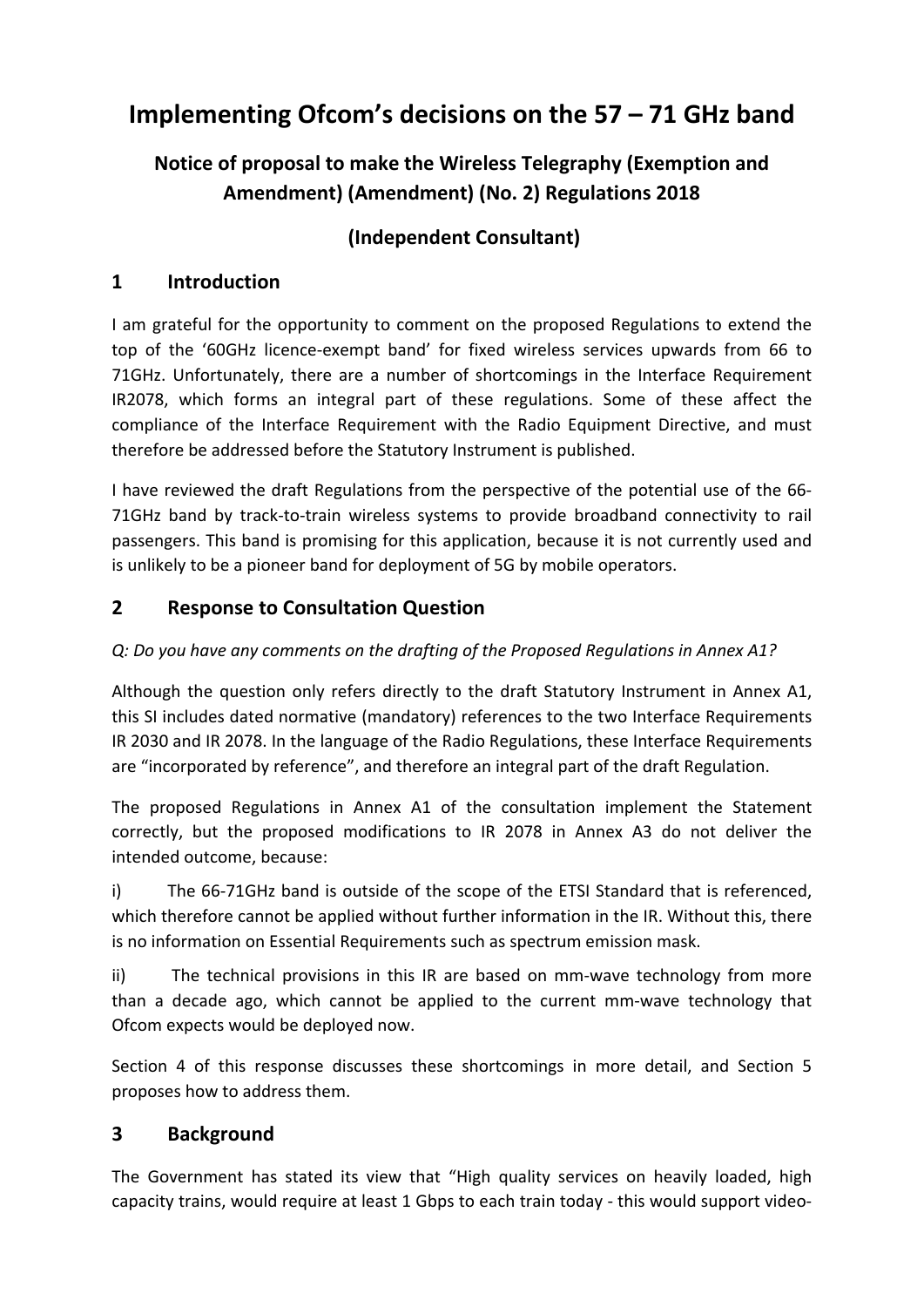streaming to several hundred passengers. Given the expected growth in passenger demand, a realistic, future-proofed approach would be to target backhaul of tens of gigabits per train, particularly on the busiest routes."<sup>[1](#page-1-0)</sup> Realistically, the spectrum bandwidth needed to deliver such bit rates is only available at mm-wave frequencies. I believe that the 66-71GHz band is the most promising band for this application<sup>[2](#page-1-1)</sup>, because it is currently not used<sup>[3](#page-1-2)</sup> and is unlikely to be a pioneer band for deployment of 5G by mobile operators.

<span id="page-1-5"></span>The Interface Requirements that Ofcom proposes to amend are based on standards that are a decade old. They are based on technologies for implementation that are now obsolete, and cannot be applied to the new technology of active array antennas, which would be used by any new deployments including track-to-train wireless systems. A small modification to the technical conditions in the Interface requirement would provide the regulatory clarity needed to facilitate the development of fixed wireless systems for operation in the 66- 71GHz band (this would also overcome difficulties in conformity testing, described below).

<span id="page-1-4"></span>I am pleased to see in Ofcom's statement on fixed wireless services<sup>[4](#page-1-3)</sup>: "Regarding the need to consider trackside to train applications at 60 GHz, Ofcom is currently considering the spectrum options for supporting trackside to train applications and is planning to shortly publish its advice to DCMS on the spectrum aspects of trackside connectivity solutions." Ofcom should ensure that the proposed Regulations facilitate the deployment of track-totrain wireless networks and other types of fixed wireless system in the 66-71GHz band; this would not prevent Ofcom from subsequently making specific Regulations for trackside connectivity solutions, if these were needed.

### **4 Analysis of shortcomings of Interface Requirement IR 2078**

#### **4.1 Reference documents and technical operating parameters**

In the current version of IR 2078, there are two references; ECC Recommendation (09)01 and EN 302 217. The scope of these documents does not include the 66-71GHz band ; Rec. (09)01 applies to 57-64GHz and EN 302 672 is effectively limited to either 57-066GHz or 71- 86 GHz through the frequency ranges applicable to Annexes H, I and J of EN 302 217-2. It is therefore necessary to define the technical conditions, such as unwanted emissions, that apply in this frequency range. The ideal way to do this would be though a national standard, but it is sufficient to describe in the Interface Requirement how to apply the existing ETSI standard EN 302 217 to this frequency range.

<span id="page-1-0"></span> $1$  Commercial options for delivering mobile connectivity on trains: Call for Evidence: DCMS and DfT; December 2017:

https://assets.publishing.service.gov.uk/government/uploads/system/uploads/attachment\_data/file/670551/ Commercial\_options\_for\_delivering\_mobile\_connectivity\_on\_trains\_\_Call\_for\_Evidence.pdf

<span id="page-1-1"></span><sup>&</sup>lt;sup>2</sup> See "Spectrum and Technologies for Connectivity to Trains"; Simon Pike, LS Telcom Spectrum Summit 2018; http://www.spectrum-

summit.com/fileadmin/content/SS/presentations/Panel1\_Martin\_Sims/2018\_Spectrum\_Summit\_Simon\_Pike. pdf

<span id="page-1-2"></span><sup>&</sup>lt;sup>3</sup> In its consultation on "UK preparations for the World Radiocommunication Conference 2019" (7 June 2018), Ofcom states that "The 66-71 GHz band also appears to have no operating users".

<span id="page-1-3"></span><sup>4</sup> Review of spectrum used by fixed wireless services: Our decisions to enable future uses of fixed wireless links; Ofcom, 5 July 2018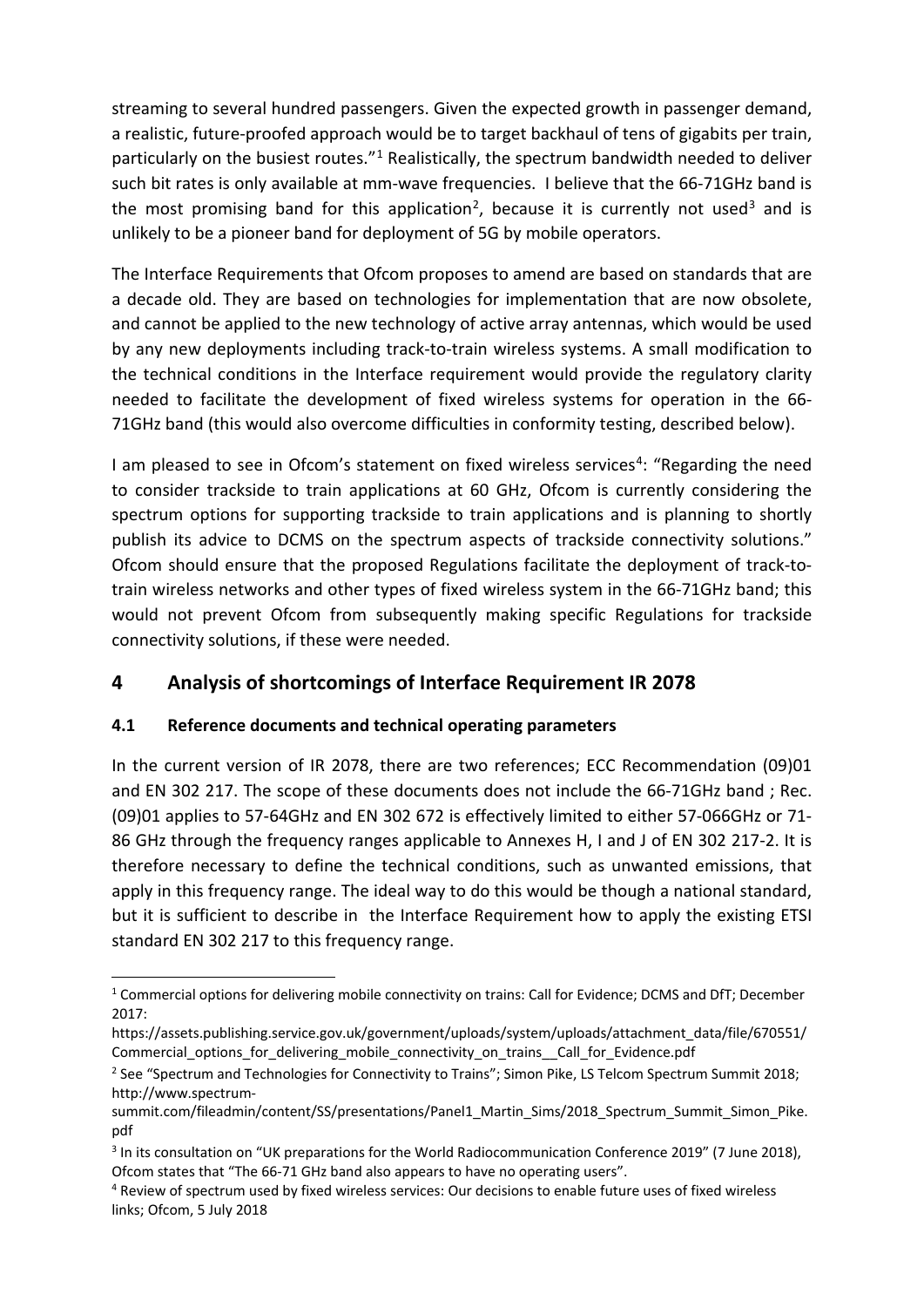#### **4.2 Notification to the Commission**

The proposed use of 66-71GHz by fixed wireless systems is not an EU harmonised frequency use, and will therefore need to be notified to the Commission in accordance with Article 8 of the radio Equipment Directive 2014/53/EU. Row 14 of Table 3.1 of the IR is intended for the reference to this notification.

#### **4.3 Applicability of EN 302 217 to current mm-wave technologies**

EN 302 217 was first published in 2004, and is based on the mm-wave technology available at that time – a single transmitter feeding an antenna (probably a dish) via waveguide – indeed, section 8.1.1 of EN 302 217-1 has a detailed description of different shapes of waveguide flange (connector). However, current products will employ multi-element active arrays which integrate transmitter and receiver electronics directly with the antenna array.

Clause 5.3.1.1 of EN 302 217-3 specifies that "The clause that gives the test methods for the transmitter power and transmitter power tolerance is clause 5.2.1 of EN 301 126-1". This clause of EN 301 126-1 references a system block diagram for which the transmit power is measured at a single point (Reference Pont B' or C'). However, as Ofcom notes in the Statement<sup>4</sup>: "Our understanding is that phased array antenna implementation of equipment operating at EIRP levels above 40 dBm includes consideration of cascading existing phased array antenna designs to achieve the higher gain.". In this case, there is no reference point to make a conducted power measurement. The power amplifier in an individual phased array is also likely to be closely integrated with the antenna elements, so that there is no way to break the connection for measurement. It is therefore not possible to measure the RF transmit power of current mm-wave equipment according to this standard.

In the Statement (paras. 3.31 to 3.35), Ofcom considers the potential impact of revising the limit of +10dBm conducted power on co-existence with other services. However the Ofcom consultation on WRC-19 states that "The 66-71 GHz band also appears to have no operating users". Therefore, the concerns expressed by Ofcom about co-existence do not apply to this band[5](#page-2-0) - there can be no risk of interference if there are no users.

It is therefore not justified or proportionate to apply +10dBm conducted power limit to the 66-71GHz band. Not doing so would avoid the difficulties in demonstrating conformity to this requirement, and would allow more effective use of this band by microwave wireless systems.

#### **4.4 Geographic restrictions**

I assume that the geographic restrictions in Table 4.1 of IR 2078 do not apply to the 66- 71GHz band, given the statement by Ofcom on the lack of occupancy of this band<sup>3</sup>.

<span id="page-2-0"></span> <sup>5</sup> Wideband data transmission systems and fixed wireless systems, which Ofcom proposes to authorise for 66- 71 GHz band, will be licence-exempt, operating on a non-interference, no protection basis. They will also generally operate in different environments – one indoor, the other outdoor. Therefore, there is no need to study co-existence between these systems or between equipment of one of the systems,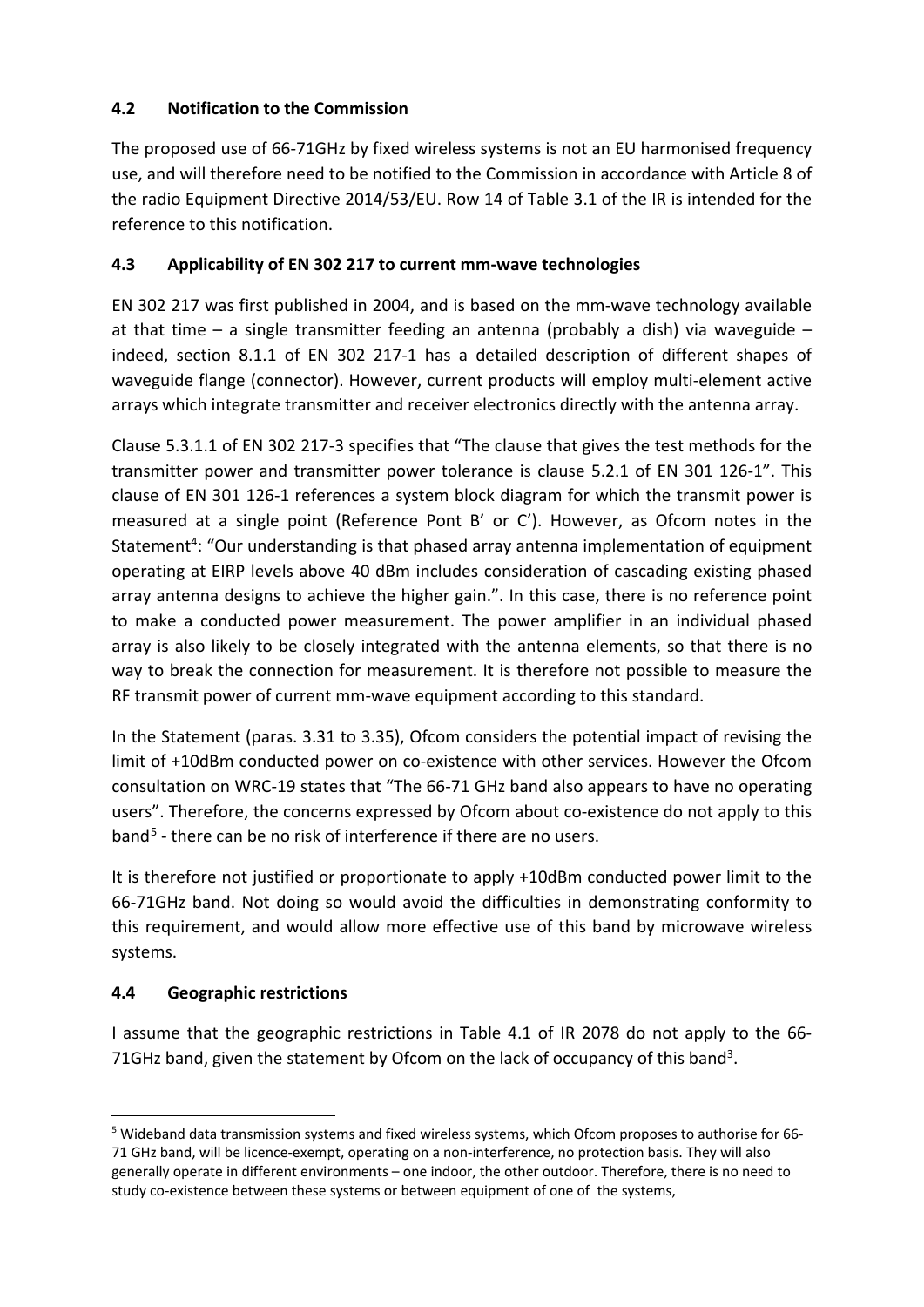### **5 Implementation of proposed solution in IR 2078**

To address the shortcomings identified in Section 4 of this response, I suggest that a new table of minimum requirements is added to IR 2078 for the frequency range 66-71 GHz, instead of attempting to add the divergent requirements for 54-66 GHz and 66-71 GHz into the existing table. A proposal for the two tables is given below. The new table for 66-71 GHz has the following differences to the existing table:

- There is information on how to apply EN 302 217 to a frequency range outside of its scope.
- Information on the Interface Notification to the Commission will be added.
- The limit for conducted power is not included, to allow conformity testing of current mmwave equipment and because it is not needed for coexistence reasons in this frequency range
- The locations where transmission is forbidden are omitted, as they do not apply to this band.

# **Table 3.1: Minimum requirements for the use of: FWS operating in the 57.1 – 66 GHz band**

| Mandatory (1-10)    |                                           |                                                                                                                                                                                                                                                  |  |
|---------------------|-------------------------------------------|--------------------------------------------------------------------------------------------------------------------------------------------------------------------------------------------------------------------------------------------------|--|
| $\mathbf{1}$        | Frequency band(s)                         | $57.1 - 63.966$ GHz                                                                                                                                                                                                                              |  |
| $\overline{2}$      | <b>Radiocommunication Service</b>         | Fixed                                                                                                                                                                                                                                            |  |
| 3                   | Application                               | <b>Fixed Links</b>                                                                                                                                                                                                                               |  |
| $\overline{4}$      | Channelling                               |                                                                                                                                                                                                                                                  |  |
| 5                   | Modulation / Occupied bandwidth           |                                                                                                                                                                                                                                                  |  |
| 6                   | Direction / Separation                    |                                                                                                                                                                                                                                                  |  |
| 7                   | Maximum Transmit Power / Power<br>Density | Maximum transmit power of 10 dBm and a<br>maximum EIRP of 55 dBm. Minimum<br>antenna gain of 30 dBi. Transmission not<br>permitted in certain areas (See table 4.1)                                                                              |  |
| 8                   | Channel access and occupation rules       |                                                                                                                                                                                                                                                  |  |
| 9                   | Authorisation regime                      | Licence exempt                                                                                                                                                                                                                                   |  |
| 10                  | Additional essential requirements         | N/A                                                                                                                                                                                                                                              |  |
| Informative (11-13) |                                           |                                                                                                                                                                                                                                                  |  |
| 11                  | Frequency planning assumptions            |                                                                                                                                                                                                                                                  |  |
| 12                  | Planned changes                           |                                                                                                                                                                                                                                                  |  |
| 13                  | Reference                                 | ETSI EN 302 217 - Fixed Radio Systems;<br>Characteristics and requirements for point-<br>to-point equipment and antennas.<br>ECC Recommendation (09)01 - Use of the<br>57 - 64 GHz frequency band for point-to-<br>point fixed wireless systems. |  |
| 14                  | Notification                              |                                                                                                                                                                                                                                                  |  |
| 15                  | Remarks                                   | None                                                                                                                                                                                                                                             |  |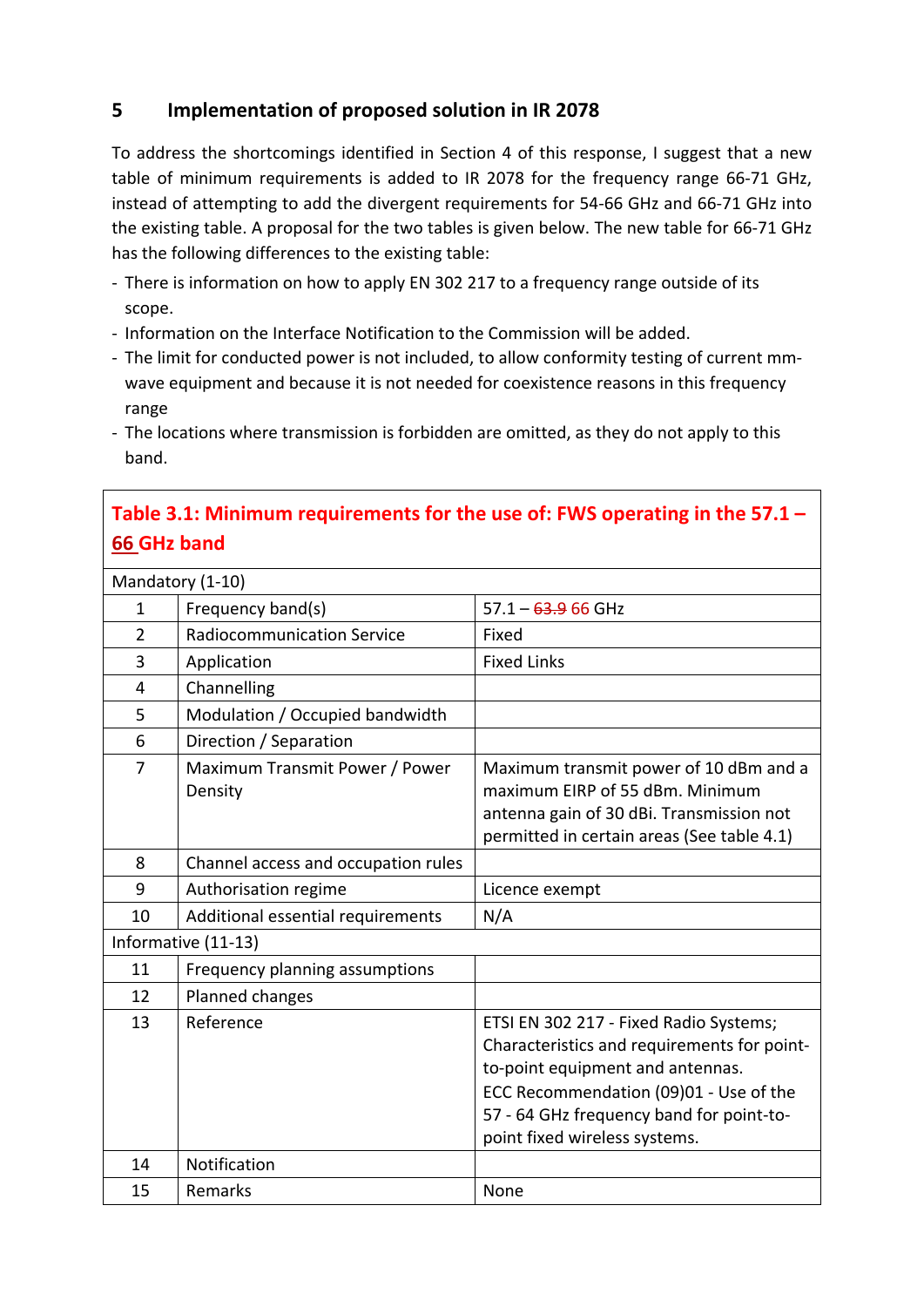# **Table 3.2: Minimum requirements for the use of: FWS operating in the 66 – 70.875 GHz band**

|                     | Mandatory (1-10)                          |                                                                                                                                                                                                                                                                                                                                                                                                                                                                                                                                                                                                                                                                                                                                                                                                                                                              |
|---------------------|-------------------------------------------|--------------------------------------------------------------------------------------------------------------------------------------------------------------------------------------------------------------------------------------------------------------------------------------------------------------------------------------------------------------------------------------------------------------------------------------------------------------------------------------------------------------------------------------------------------------------------------------------------------------------------------------------------------------------------------------------------------------------------------------------------------------------------------------------------------------------------------------------------------------|
| 1                   | Frequency band(s)                         | 57.1<br>63.9 66 - 70.875 GHz                                                                                                                                                                                                                                                                                                                                                                                                                                                                                                                                                                                                                                                                                                                                                                                                                                 |
| $\overline{2}$      | <b>Radiocommunication Service</b>         | Fixed                                                                                                                                                                                                                                                                                                                                                                                                                                                                                                                                                                                                                                                                                                                                                                                                                                                        |
| 3                   | Application                               | <b>Fixed Links</b>                                                                                                                                                                                                                                                                                                                                                                                                                                                                                                                                                                                                                                                                                                                                                                                                                                           |
| 4                   | Channelling                               |                                                                                                                                                                                                                                                                                                                                                                                                                                                                                                                                                                                                                                                                                                                                                                                                                                                              |
| 5                   | Modulation / Occupied bandwidth           |                                                                                                                                                                                                                                                                                                                                                                                                                                                                                                                                                                                                                                                                                                                                                                                                                                                              |
| 6                   | Direction / Separation                    |                                                                                                                                                                                                                                                                                                                                                                                                                                                                                                                                                                                                                                                                                                                                                                                                                                                              |
| $\overline{7}$      | Maximum Transmit Power / Power<br>Density | Maximum transmit power of 10 dBm and a<br>maximum-EIRP of 55 dBm. Minimum<br>antenna gain of 30 dBi. Transmission not<br>permitted in certain areas (See table 4.1)                                                                                                                                                                                                                                                                                                                                                                                                                                                                                                                                                                                                                                                                                          |
| 8                   | Channel access and occupation rules       |                                                                                                                                                                                                                                                                                                                                                                                                                                                                                                                                                                                                                                                                                                                                                                                                                                                              |
| 9                   | Authorisation regime                      | Licence exempt                                                                                                                                                                                                                                                                                                                                                                                                                                                                                                                                                                                                                                                                                                                                                                                                                                               |
| 10                  | Additional essential requirements         | N/A                                                                                                                                                                                                                                                                                                                                                                                                                                                                                                                                                                                                                                                                                                                                                                                                                                                          |
| Informative (11-13) |                                           |                                                                                                                                                                                                                                                                                                                                                                                                                                                                                                                                                                                                                                                                                                                                                                                                                                                              |
| 11                  | Frequency planning assumptions            |                                                                                                                                                                                                                                                                                                                                                                                                                                                                                                                                                                                                                                                                                                                                                                                                                                                              |
| 12                  | Planned changes                           |                                                                                                                                                                                                                                                                                                                                                                                                                                                                                                                                                                                                                                                                                                                                                                                                                                                              |
| 13                  | Reference                                 | ETSI EN 302 217 - Fixed Radio Systems;<br>Characteristics and requirements for point-<br>to-point equipment and antennas.<br>Annex H or Annex I of EN 302 217-2 may<br>be applied, with the following<br>modifications:<br>References to frequency ranges of<br>57-64GHz, 57-66GHz and 64-66GHz shall<br>be interpreted as 57-71GHz.<br>ii)<br>The frequency arrangements<br>described in Sections H.1, H.2.1, I.1 and<br>1.2.1 are informative.<br>The requirements in row 7 of this<br>iii)<br>table shall replace the requirements for<br><b>EIRP limit and Gant in these annexes.</b><br>NOTE: As a result, the statements in<br>Sections H.3.2 and I.3.2 that "above<br>limitations automatically imply" are no<br>longer valid.<br>ECC Recommendation (09)01 - Use of the<br>57 - 64 GHz frequency band for point-to-<br>point fixed wireless systems. |
| 14                  | Notification                              | [to be added]                                                                                                                                                                                                                                                                                                                                                                                                                                                                                                                                                                                                                                                                                                                                                                                                                                                |
| 15                  | Remarks                                   | None                                                                                                                                                                                                                                                                                                                                                                                                                                                                                                                                                                                                                                                                                                                                                                                                                                                         |